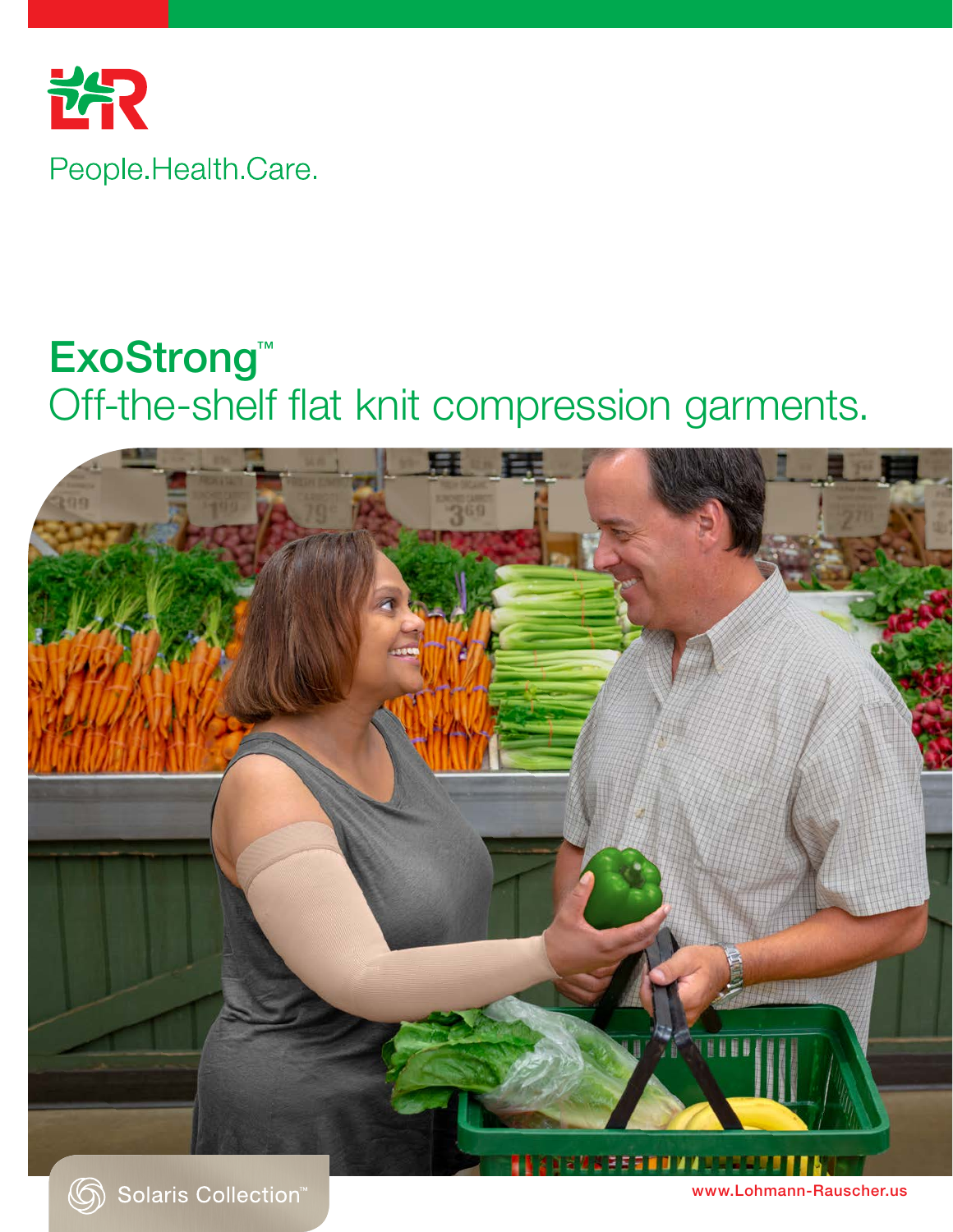## ExoStrong™ Affordable alternative to custom garments.

ExoStrong™ is a full line of off-the-shelf flat knit gradient compression garments for the maintenance of lymphedema or edema during the day or periods of high activity.

For lymphedema patients, flat knit garments are one of the primary self-care options. Where circular knit migrates into the skin folds, flat knit helps shape the limb and provides the high containment needed to maintain reductions made in therapy.

daytime garment at an affordable price. ExoStrong is a fraction of the price of custom flat knits — allowing patients to choose the right

# Explore the other Explore the other great benefits of ExoStrong  $\rightarrow$

custom flat knit



#### Made in the USA

High-quality flat knit manufactured at our headquarters in Milwaukee, Wisconsin.



Ships quickly Orders placed before 5 PM Central ship same day.



"ExoStrong is a great option for my patients that fit into standard sizes because it provides them with the containment and comfort of flat-knit at an affordable price compared to custom made."

Karen Bock, PT, CWS, CLT-LANA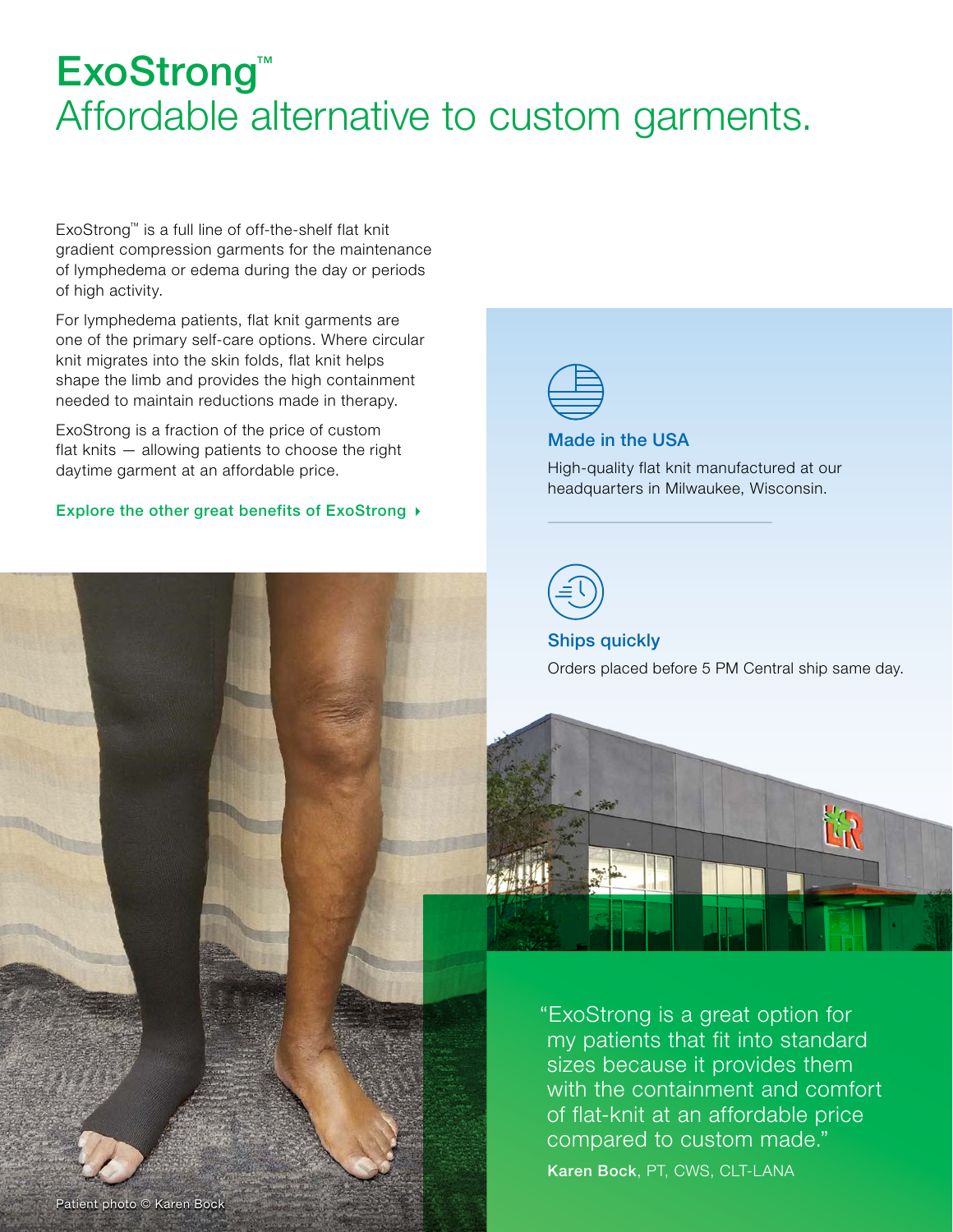

#### Off-the-Shelf

Full line of garments at 1⁄ 3 the cost of custom.



#### Supports mobility

High containment garment in a comfortable and functional design. up to

compared to custom flat knit



### Quick and easy fitting

Only 2–5 measurements needed to select size for each style.



### Easy garment care

Machine washable and dryable to maintain fit for the life of the garment.



#### Service guarantee

Guaranteed to be free of material and manufacturing defects for the six-month life of the garment.

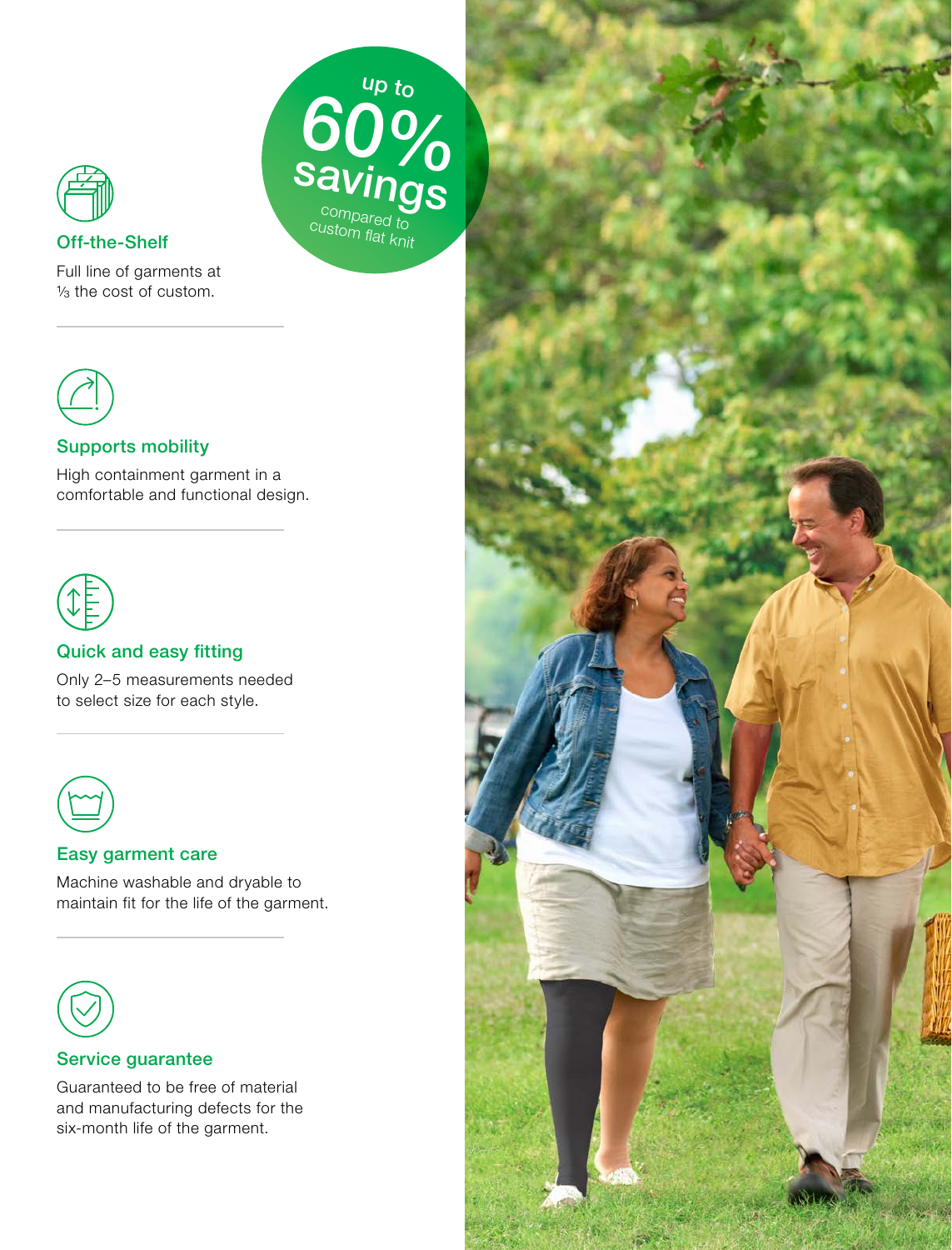## ExoStrong™ 170 styles. All in stock.



## **ExoStrong™ Gauntlet**

sold individually

| <b>Compression</b> | ≟1 20-30 mmHg                |                |  |  |  |  |
|--------------------|------------------------------|----------------|--|--|--|--|
| Color              | <b>BLACK</b><br><b>BEIGE</b> |                |  |  |  |  |
| <b>Size</b>        | <b>Circumference</b>         |                |  |  |  |  |
|                    | B <sup>c</sup>               | C <sup>c</sup> |  |  |  |  |
| Small              | $17 - 19$                    | $15 - 17$      |  |  |  |  |
| Medium             | $19 - 21$                    | $17 - 19$      |  |  |  |  |
| Large              | $22 - 24$                    | $20 - 22$      |  |  |  |  |
| X-Large            | $25 - 27$                    | $23 - 25$      |  |  |  |  |

## **ExoStrong<sup>™</sup> Glove**

sold individually

| <b>Compression</b>   | ≟1 20-30 mmHg                                        |             |  |  |  |  |
|----------------------|------------------------------------------------------|-------------|--|--|--|--|
| Color                | <b>BLACK</b><br><b>BEIGE</b>                         |             |  |  |  |  |
| <b>Finger length</b> | √ <sup>n</sup> QUARTER<br><b>HALF</b><br><b>FULL</b> |             |  |  |  |  |
|                      | <b>Circumference</b>                                 |             |  |  |  |  |
| <b>Size</b>          | B <sup>c</sup>                                       | $C_{\rm c}$ |  |  |  |  |
| Small                | $17 - 19$                                            | $15 - 17$   |  |  |  |  |
| Medium               | $19 - 21$                                            | $17 - 19$   |  |  |  |  |
| Large                | $22 - 24$                                            | $20 - 22$   |  |  |  |  |
| X-Large              | $25 - 27$                                            | $23 - 25$   |  |  |  |  |

## **ExoStrong<sup>™</sup> Arm Sleeve**

sold individually

|                    | <b>Compression</b> | ±1 20-30 mmHg           |                               |                 |  |  |
|--------------------|--------------------|-------------------------|-------------------------------|-----------------|--|--|
| Color              |                    | <b>BEIGE</b>            | <b>BLACK</b>                  |                 |  |  |
| Length             |                    | ₹<br><b>SHORT</b>       | <b>TALL</b><br><b>AVERAGE</b> |                 |  |  |
| <b>Top style</b>   |                    | IIII<br><b>KNIT TOP</b> | <b><i>SSILICONE TOP</i></b>   |                 |  |  |
| <b>Size</b>        |                    | <b>Circumference</b>    |                               | Length          |  |  |
|                    | C <sub>c</sub>     | F <sub>c</sub>          | G <sup>c</sup>                | CG <sup>L</sup> |  |  |
| <b>Short</b>       |                    |                         |                               |                 |  |  |
| Small              | $15 - 17$          | $24 - 27$               | $27 - 30$                     |                 |  |  |
| Medium             | $17 - 19$          | $27 - 31$<br>$31 - 35$  |                               |                 |  |  |
| Large              | $20 - 22$          | $31 - 35$               | $35 - 40$                     | up to 43        |  |  |
| X-Large            | $23 - 25$          | $36 - 41$               | $40 - 45$                     |                 |  |  |
| Average (Regular)  |                    |                         |                               |                 |  |  |
| Small              | $15 - 17$          | $24 - 27$               | $27 - 30$                     |                 |  |  |
| Medium             | $17 - 19$          | $27 - 31$               | $31 - 35$                     |                 |  |  |
| $20 - 22$<br>Large |                    | $31 - 35$               | $35 - 40$                     | up to 46        |  |  |
| X-Large            | $23 - 25$          | $36 - 41$               | $40 - 45$                     |                 |  |  |
| Tall (Long)        |                    |                         |                               |                 |  |  |
| Small              | $15 - 17$          | $24 - 27$               | $27 - 30$                     | up to 49        |  |  |
| Medium             | $17 - 19$          | $27 - 31$               | $31 - 35$                     |                 |  |  |
| Large              | $20 - 22$          | $31 - 35$               | $35 - 40$                     |                 |  |  |
| X-Large            | $23 - 25$          | $36 - 41$               | $40 - 45$                     |                 |  |  |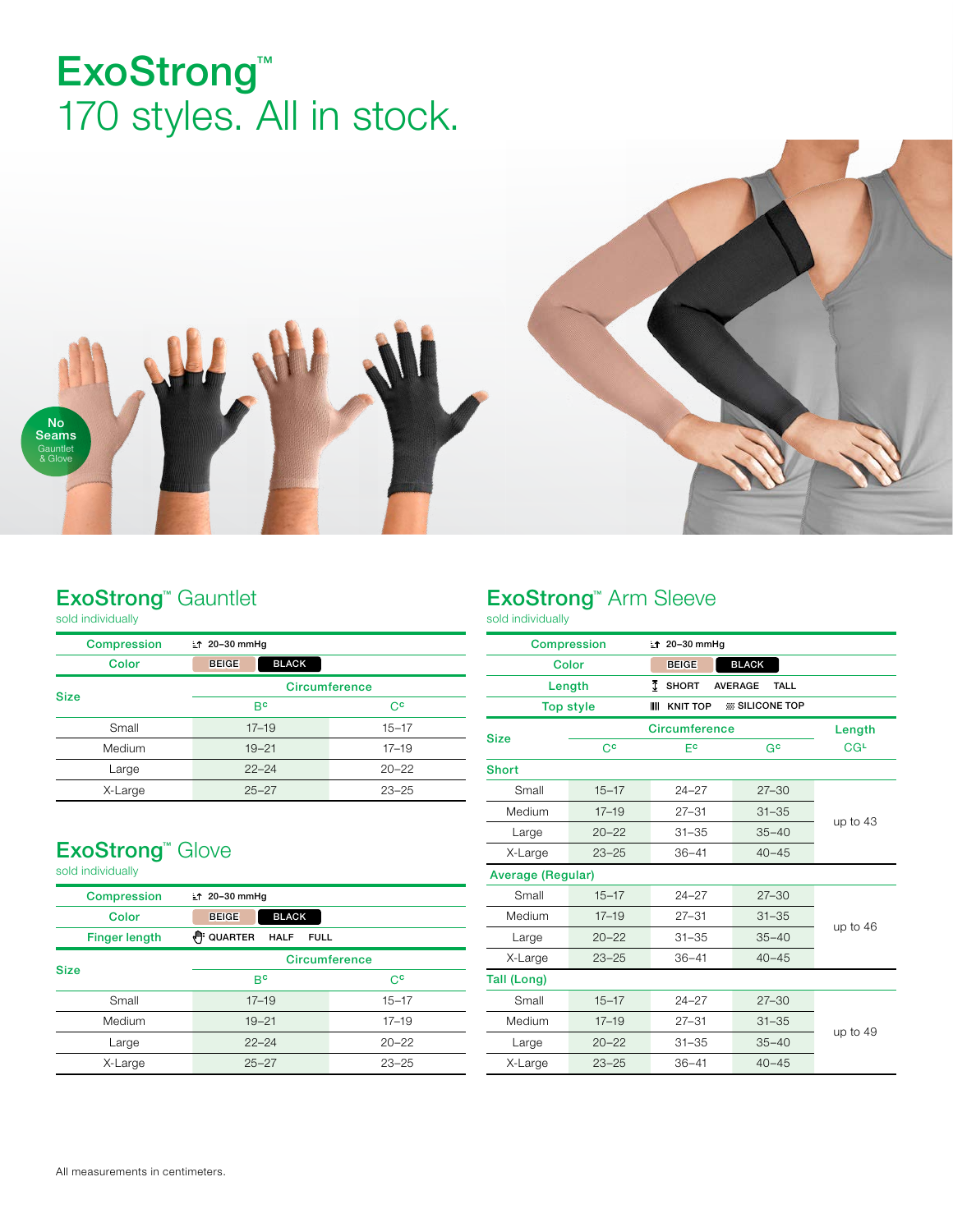



### **ExoStrong<sup>™</sup> Below Knee**

sold individually

| <b>Compression</b> |                      |                | ±1 20-30 mmHg        |                            |             |            |  |
|--------------------|----------------------|----------------|----------------------|----------------------------|-------------|------------|--|
| Color              |                      |                | <b>BEIGE</b>         | <b>BLACK</b>               |             |            |  |
| Length             |                      | T              | <b>SHORT</b>         | <b>AVERAGE</b>             | <b>TALL</b> |            |  |
|                    | <b>Top style</b>     |                | <b>IIII KNIT TOP</b> | <b><i>SILICONE TOP</i></b> |             |            |  |
| <b>Toe style</b>   |                      |                | O OPEN TOE           |                            |             |            |  |
| <b>Size</b>        | <b>Circumference</b> |                |                      |                            | Length      |            |  |
|                    | B <sub>c</sub>       | C <sub>c</sub> |                      |                            | <b>AYL</b>  | <b>YDL</b> |  |
| <b>Short</b>       |                      |                |                      |                            |             |            |  |
| Small              | $18 - 20$            |                | $27 - 36$            |                            |             | up to 38   |  |
| Medium             | $20 - 24$            |                | $29 - 39$            |                            |             |            |  |
| Large              | $24 - 28$            |                | $32 - 43$            |                            | up to 17    |            |  |
| X-Large            | $28 - 31$            |                | $33 - 45$            |                            |             |            |  |
| XX-Large           | $32 - 34$            |                | $37 - 50$            |                            |             |            |  |
| Average (Regular)  |                      |                |                      |                            |             |            |  |
| Small              | $18 - 20$            |                | $27 - 36$            |                            |             | up to 41   |  |
| Medium             | $20 - 24$            |                | $29 - 39$            |                            |             |            |  |
| Large              | $24 - 28$            |                | $32 - 43$            |                            | up to 19    |            |  |
| X-Large            | $28 - 31$            |                | $33 - 45$            |                            |             |            |  |
| XX-Large           | $32 - 34$            |                | $37 - 50$            |                            |             |            |  |
| <b>Tall (Long)</b> |                      |                |                      |                            |             |            |  |
| Small              | $18 - 20$            |                | $27 - 36$            |                            |             |            |  |
| Medium             | $20 - 24$            |                | $29 - 39$            |                            |             |            |  |
| Large              | $24 - 28$            |                | $32 - 43$            |                            | up to 22    | up to 44   |  |
| X-Large            | $28 - 31$            |                | $33 - 45$            |                            |             |            |  |
| XX-Large           | $32 - 34$            |                | $37 - 50$            |                            |             |            |  |

## **ExoStrong™ Thigh High**

sold individually

| <b>Compression</b> |                | i_↑ 20-30 mmHg             |                |             |                       |  |
|--------------------|----------------|----------------------------|----------------|-------------|-----------------------|--|
| Color              |                | <b>BEIGE</b>               | <b>BLACK</b>   |             |                       |  |
| Length             |                | T<br><b>SHORT</b>          | <b>AVERAGE</b> | <b>TALL</b> |                       |  |
| <b>Top style</b>   |                | <b><i>SILICONE TOP</i></b> |                |             |                       |  |
| <b>Toe style</b>   |                | O OPEN TOE                 |                |             |                       |  |
| <b>Size</b>        |                | <b>Circumference</b>       |                | Length      |                       |  |
|                    | B <sup>c</sup> | $C_{\rm c}$                | Gc             | <b>AYL</b>  | <b>YG<sup>L</sup></b> |  |
| <b>Short</b>       |                |                            |                |             |                       |  |
| Small              | $18 - 20$      | $27 - 36$                  | $41 - 55$      |             | up to $71$            |  |
| Medium             | $20 - 24$      | $29 - 39$                  | $45 - 61$      |             |                       |  |
| Large              | $24 - 28$      | $32 - 43$                  | $50 - 66$      | up to 17    |                       |  |
| X-Large            | $28 - 31$      | $33 - 45$                  | $56 - 71$      |             |                       |  |
| XX-Large           | $32 - 34$      | $37 - 50$                  | $66 - 81$      |             |                       |  |
| Average (Regular)  |                |                            |                |             |                       |  |
| Small              | $18 - 20$      | $27 - 36$                  | $41 - 55$      |             |                       |  |
| Medium             | $20 - 24$      | $29 - 39$                  | $45 - 61$      |             | up to 74              |  |
| Large              | $24 - 28$      | $32 - 43$                  | $50 - 66$      | up to 19    |                       |  |
| X-Large            | $28 - 31$      | $33 - 45$                  | $56 - 71$      |             |                       |  |
| XX-Large           | $32 - 34$      | $37 - 50$                  | $66 - 81$      |             |                       |  |
| Tall (Long)        |                |                            |                |             |                       |  |
| Small              | $18 - 20$      | $27 - 36$                  | $41 - 55$      |             |                       |  |
| Medium             | $20 - 24$      | $29 - 39$                  | $45 - 61$      |             |                       |  |
| Large              | $24 - 28$      | $32 - 43$                  | $50 - 66$      | up to 22    | up to 77              |  |
| X-Large            | $28 - 31$      | $33 - 45$                  | $56 - 71$      |             |                       |  |
| XX-Large           | $32 - 34$      | $37 - 50$                  | $66 - 81$      |             |                       |  |